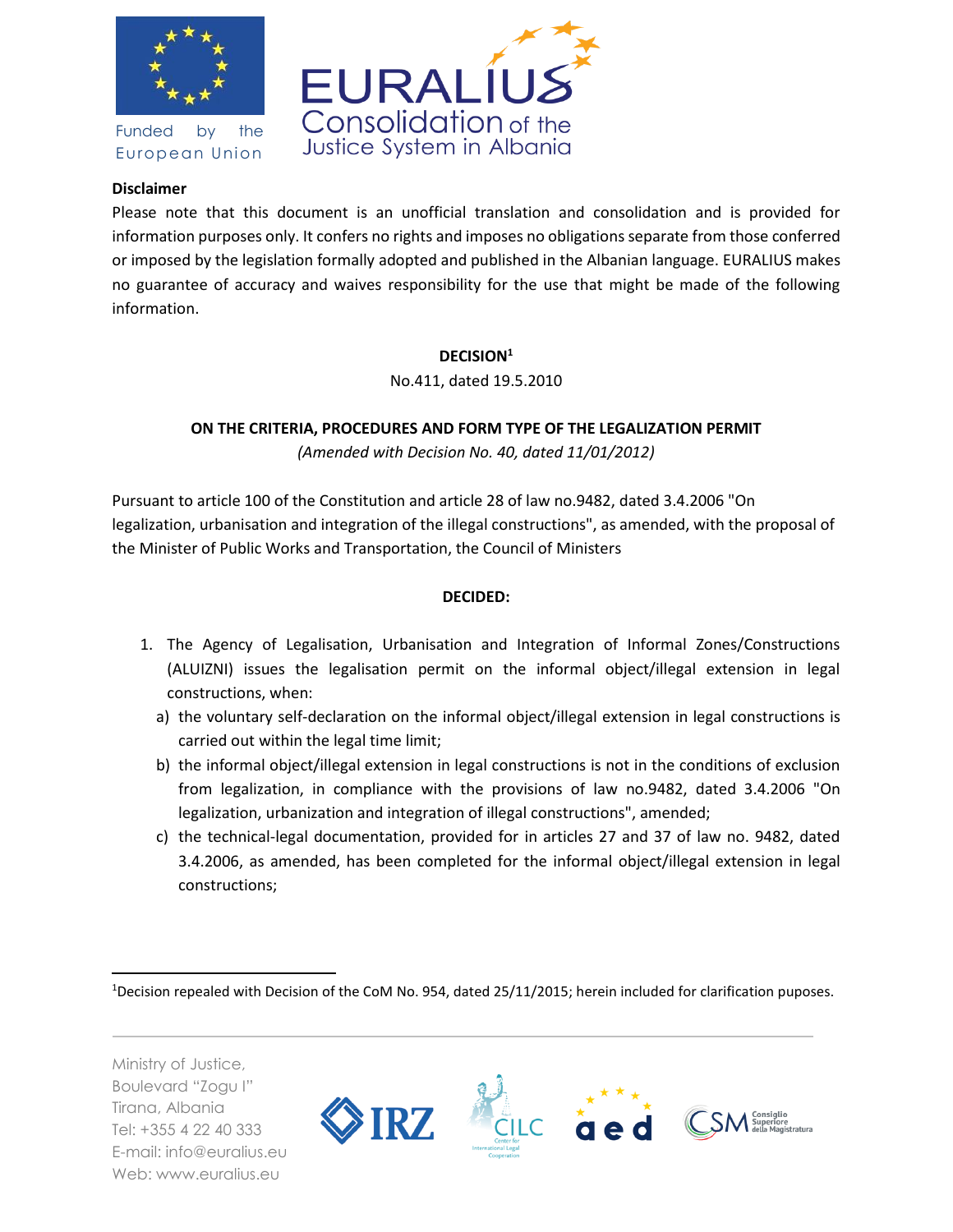

- ç) the owner has made the payments provided for in paragraphs 1, 2, 3 and 5 of decision no. 1180, dated 3.12.2006 of the Council of Ministers "On the determination of the value of the service fee and the collection and administration of the legalization process incomes", as amended.
- 2. *(Amended with Decision No. 40, dated 11/01/2012)* The ALUIZNI directorates attached to the districts, after the verification of the documentation and the evaluation regarding the fulfilment or not of the conditions mentioned in paragraph 1 of this decision, on the informal object/illegal extension in legal constructions, make a decision on the qualification for the legalization or the exclusion from the legalization. The decision, which is accompanied with the reasoned respective act, is administered as a constituent part of the legalization file.
- 3. The ALUIZNI directorates attached to the districts, after the qualification for the legalization of the informal objects/illegal extension in legal constructions, act as follows:
	- a) *(Amended with Decision No. 40, dated 11/01/2012)* They publish in the written media and on the official website, the list of the possessors of the informal objects/illegal extension in legal constructions, which are qualified for legalization and of the ones that are excluded from legalization.
	- b) They draft the technical documentation (the general plan, the layout and the fragment of the air digital photography).
	- c) They calculate the financial obligations of the informal object/illegal extension in legal constructions and notify the possessors to pay them.
	- ç) They accept from the interested subject, the documentation stipulated in articles 27 and 37 of law no. 3.4.2006, as amended.
	- d) They sign the contract on the transfer of the property right of the construction plot of land, from the state to the possessor of the informal object/illegal extension in the legal construction, in compliance with article 17 of law no. 9482, dated 3.4.2006, as amended.
	- dh) *(Amended with Decision No. 40, dated 11/01/2012)* Within 30 (thirty) days, from the date when the payment is made, according to letter "ç" of paragraph 1, of this decision, they issue and equip the subject with the legalization permit for the informal object/illegal extension in the legal construction.
	- e) *(Added with Decision No. 40, dated 11/01/2012)* They publish in the written media and on the official webpage the lists with the name of the subjects, whose objects are equipped with a legalization permit and transmit them to the units of the local governance for announcement and publication.
- 4. *(Amended with Decision No. 40, dated 11/01/2012)* The possessors of the object or the interested subjects, within a month from the date of the publication of the list with the names, mentioned in paragraph 3 of this decision, may file an administrative appeal at the Central Directorate of ALUIZNI against the respective decision/permit of the directorate of ALUIZNI attached to the district according to the procedure stipulated with law no. 8485, dated 15.5.1999 "Code of the Administrative Procedures of the Republic of Albania".

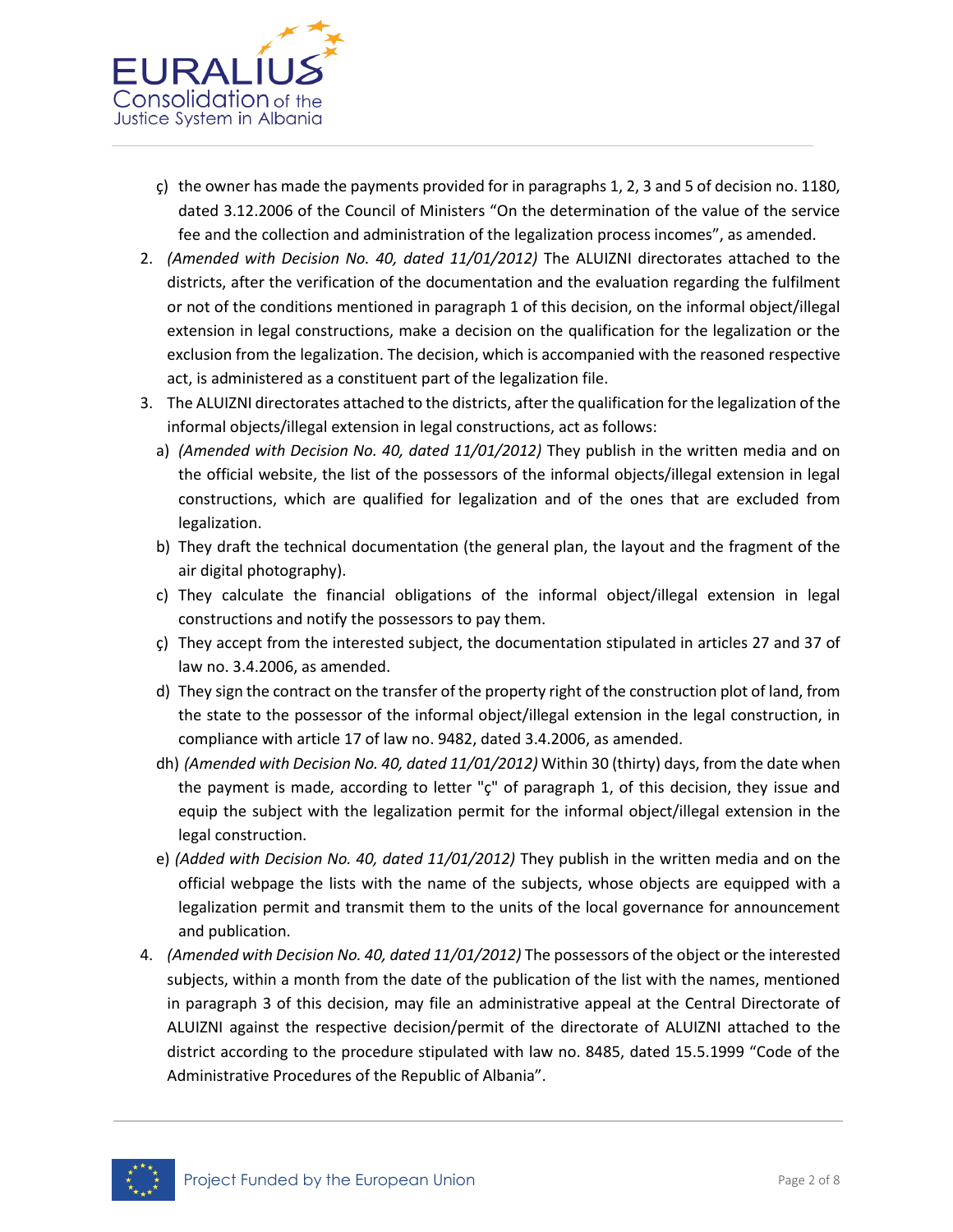

- 5. The legalization permit, along with the documentation necessary for the registration, are sent to the local offices of immovable property registration, by the directorates of ALUIZNI, in the districts.
- 6. *(Amended with Decision No. 40, dated 11/01/2012)* With regard to the informal objects/illegal extensions in the legal constructions, which are excluded from the legalization process, the directorates of ALUIZNI attached to the districts send a written notification to their possessors as well as to the bodies of the local governance units, where they are located. Within 30 (thirty) days from the date when the notification is received, the possessor may appeal against the decision of exclusion at the Central Directorate of ALUIZNI.
- 7. The legislation template form is according to the template which attached to this decision.
- 8. Decision no. 871, dated 27.12.2006 of the Council of Ministers "On the criteria, procedures and the legalisation template form" is repealed.
- 9. The Ministry of Public Works and Transport, the Agency of Legalization, Urbanization and Integration of Informal Zones/Constructions as well as the Central Office of Immovable Property Registration shall be responsible for the enforcement of this decision.

II. *(Added with Decision No. 40, dated 11/01/2012)* The Directorates of ALUIZNI at the districts, within 30 (thirty) days from the entry into force of this decision, shall finalize the review/verification of the requests/documentation filed for legalization for the informal objects/illegal extensions and based on the assessment if the required conditions are met or not, they shall issue the respective decisions on the qualification for legalization or the exclusion from legalization.

III. (Added with Decision No. 40, dated 11/01/2012) The Ministry of Public Works and Transport, the Agency of Legalization, Urbanization and Integration of Informal Zones/Constructions and the units of the local governance shall be responsible for the enforcement of this decision.

This decision enters into force after its publication in the Official Journal.

PRIME MINISTER Sali Berisha

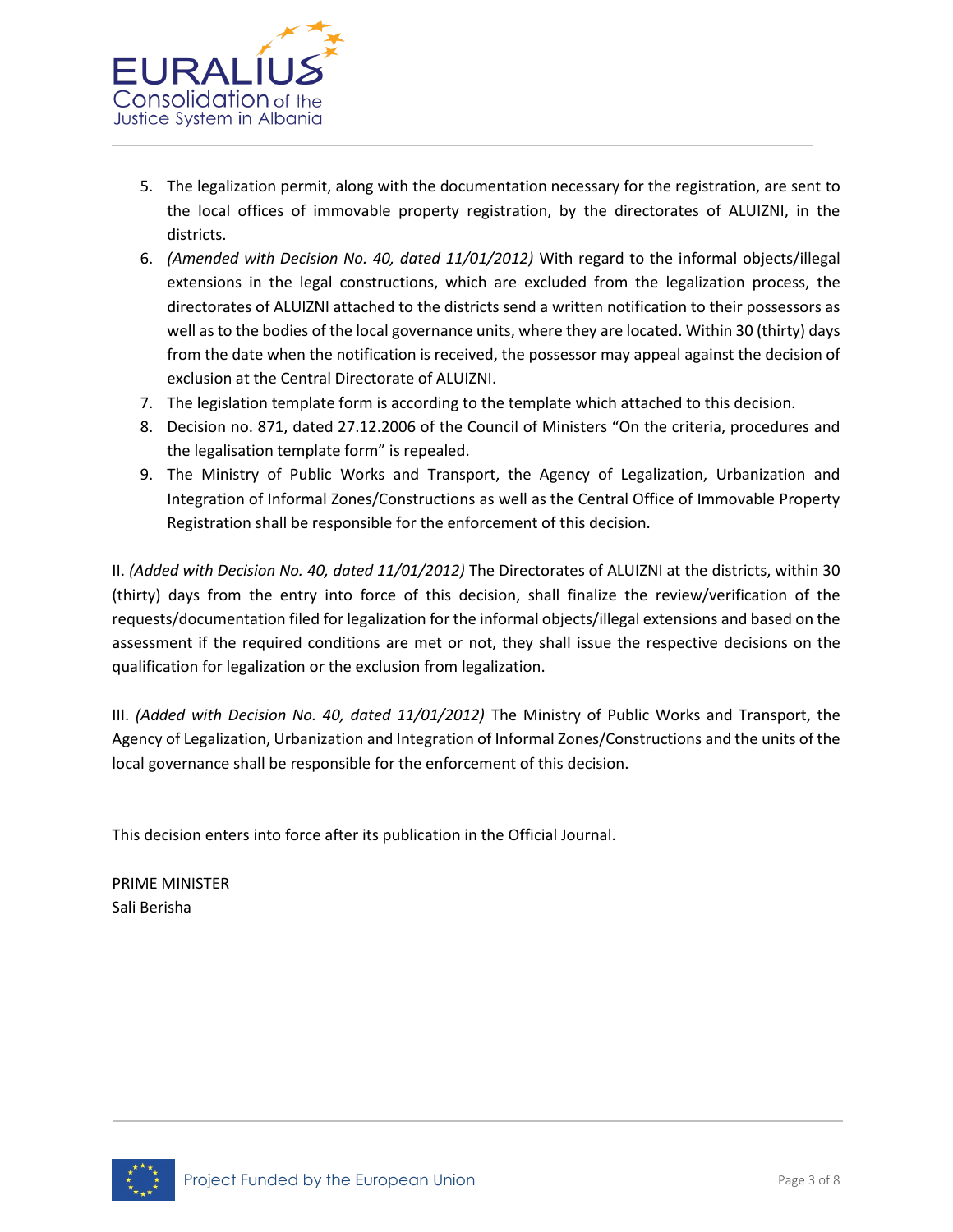

SERIAL NUMBER: 180 000 000

# REPUBLIC OF ALBANIA AGENCY OF LEGALIZATION, URBANIZATION AND INTEGRATION OF INFORMAL ZONES/CONSTRUCTIONS REGIONAL DIRECTORATE OF ALUIZNI

|                                                                                                     |      | <b>LEGALIZATION PERMIT</b>                                                                                                                                                                                                     |                                                                                                    |  |
|-----------------------------------------------------------------------------------------------------|------|--------------------------------------------------------------------------------------------------------------------------------------------------------------------------------------------------------------------------------|----------------------------------------------------------------------------------------------------|--|
|                                                                                                     |      | No. _____, date ____/ __/200_                                                                                                                                                                                                  |                                                                                                    |  |
|                                                                                                     |      | Based on law no. 9482, dated 03.04.2006                                                                                                                                                                                        |                                                                                                    |  |
|                                                                                                     |      | "On legalization, urbanization and integration of illegal constructions"                                                                                                                                                       |                                                                                                    |  |
|                                                                                                     |      |                                                                                                                                                                                                                                |                                                                                                    |  |
|                                                                                                     |      | Is given to: the same state of the state of the state of the state of the state of the state of the state of the state of the state of the state of the state of the state of the state of the state of the state of the state |                                                                                                    |  |
| Name                                                                                                |      | Father's Name                                                                                                                                                                                                                  | Last name                                                                                          |  |
|                                                                                                     | Name | Father's Name Last name                                                                                                                                                                                                        |                                                                                                    |  |
|                                                                                                     | Name | Father's Name Last name                                                                                                                                                                                                        |                                                                                                    |  |
|                                                                                                     |      |                                                                                                                                                                                                                                |                                                                                                    |  |
|                                                                                                     |      |                                                                                                                                                                                                                                | In _____ the zone/______ residence/_____ residential block/____ informal construction/ _____ other |  |
|                                                                                                     |      |                                                                                                                                                                                                                                | territories, identified ______ with the Decision of the TRC/TRCRoA, No. ___, date ___/___/200_.    |  |
|                                                                                                     |      | Data of the object: Cadastral Zone ________ Property No. ________                                                                                                                                                              |                                                                                                    |  |
|                                                                                                     |      | Surface of the construction plot of land: ________________________                                                                                                                                                             |                                                                                                    |  |
|                                                                                                     |      |                                                                                                                                                                                                                                |                                                                                                    |  |
| Total construction surface: for residence_______ m <sup>2</sup> /for activity ______ m <sup>2</sup> |      |                                                                                                                                                                                                                                |                                                                                                    |  |
|                                                                                                     |      | Number of floors: on the ground ______; underground __________                                                                                                                                                                 |                                                                                                    |  |
|                                                                                                     |      | Special conditions: Note that the set of the set of the set of the set of the set of the set of the set of the                                                                                                                 |                                                                                                    |  |
| <b>Boundaries of the property:</b>                                                                  |      |                                                                                                                                                                                                                                |                                                                                                    |  |
|                                                                                                     |      |                                                                                                                                                                                                                                |                                                                                                    |  |
|                                                                                                     |      |                                                                                                                                                                                                                                |                                                                                                    |  |
|                                                                                                     |      |                                                                                                                                                                                                                                |                                                                                                    |  |
|                                                                                                     |      |                                                                                                                                                                                                                                |                                                                                                    |  |
|                                                                                                     |      |                                                                                                                                                                                                                                |                                                                                                    |  |

**The above data according to the general plan and to the attached blueprints.** 

*Title of the property over the land certified with the document:* 

**------------------------------------------------------------------------------------------------------------------------------------------ ------------------------------------------------------------------------------------------------------------------------------------------ ---------------------------------------------------------------------------**

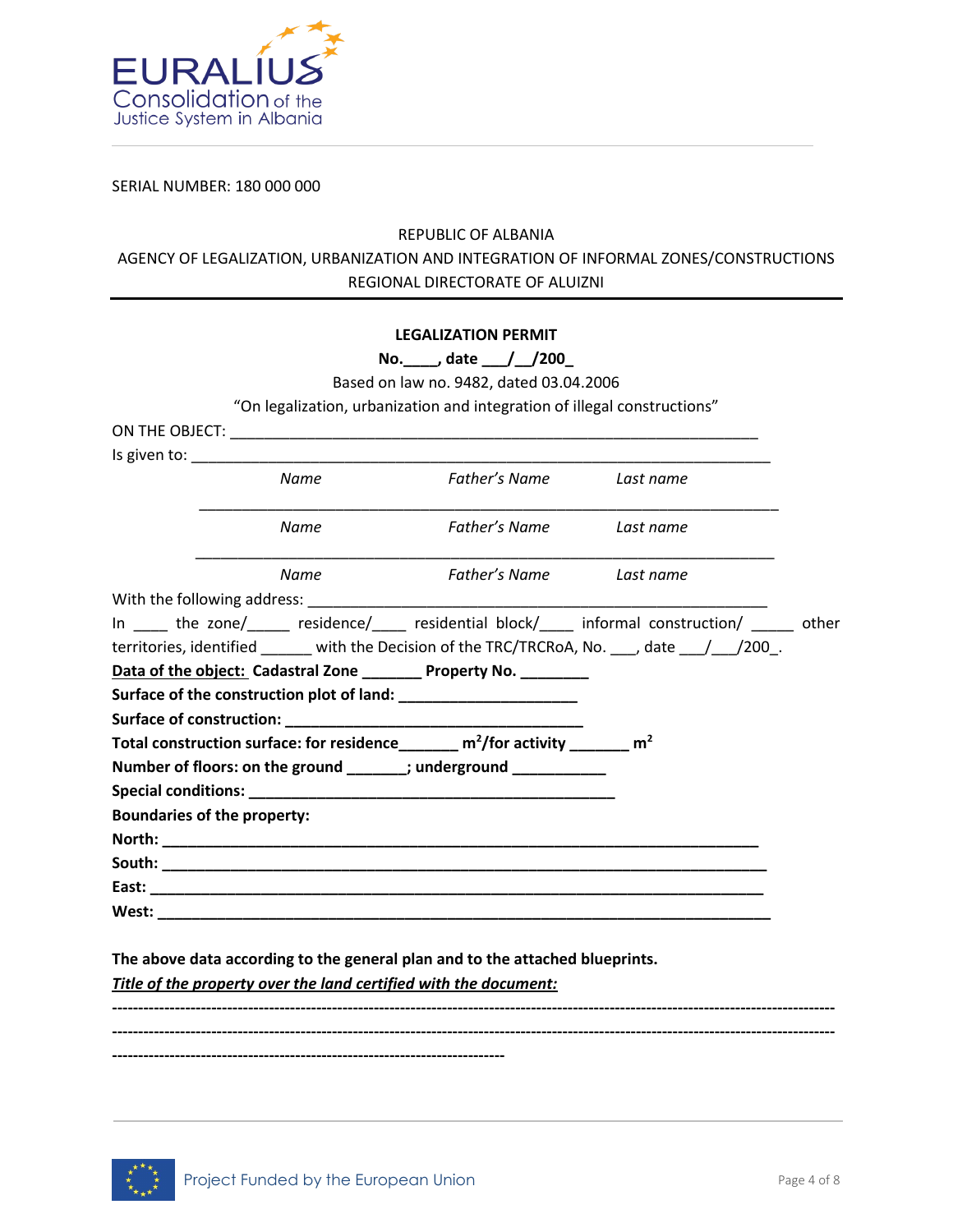

**Head of the Legalization Sector Contract Contract Contract Director Director** 

**-------------------------------------------------------------------------------------------------------------------**

**\_\_\_\_\_\_\_\_\_\_\_\_\_\_\_\_\_\_\_\_\_\_\_\_\_\_\_ \_\_\_\_\_\_\_\_\_\_\_\_\_\_\_\_\_**

THIS DOCUMENT SHALL BE COMPLETED IN THREE COPIES AND TOGETHER WITH THE GENERAL PLAN AND THE BLUEPRINTS OF THE OBJECT, IT IS VALID FOR REGISTRATION AT THE IMMOVABLE PROPERTY REGISTRATION OFFICE.

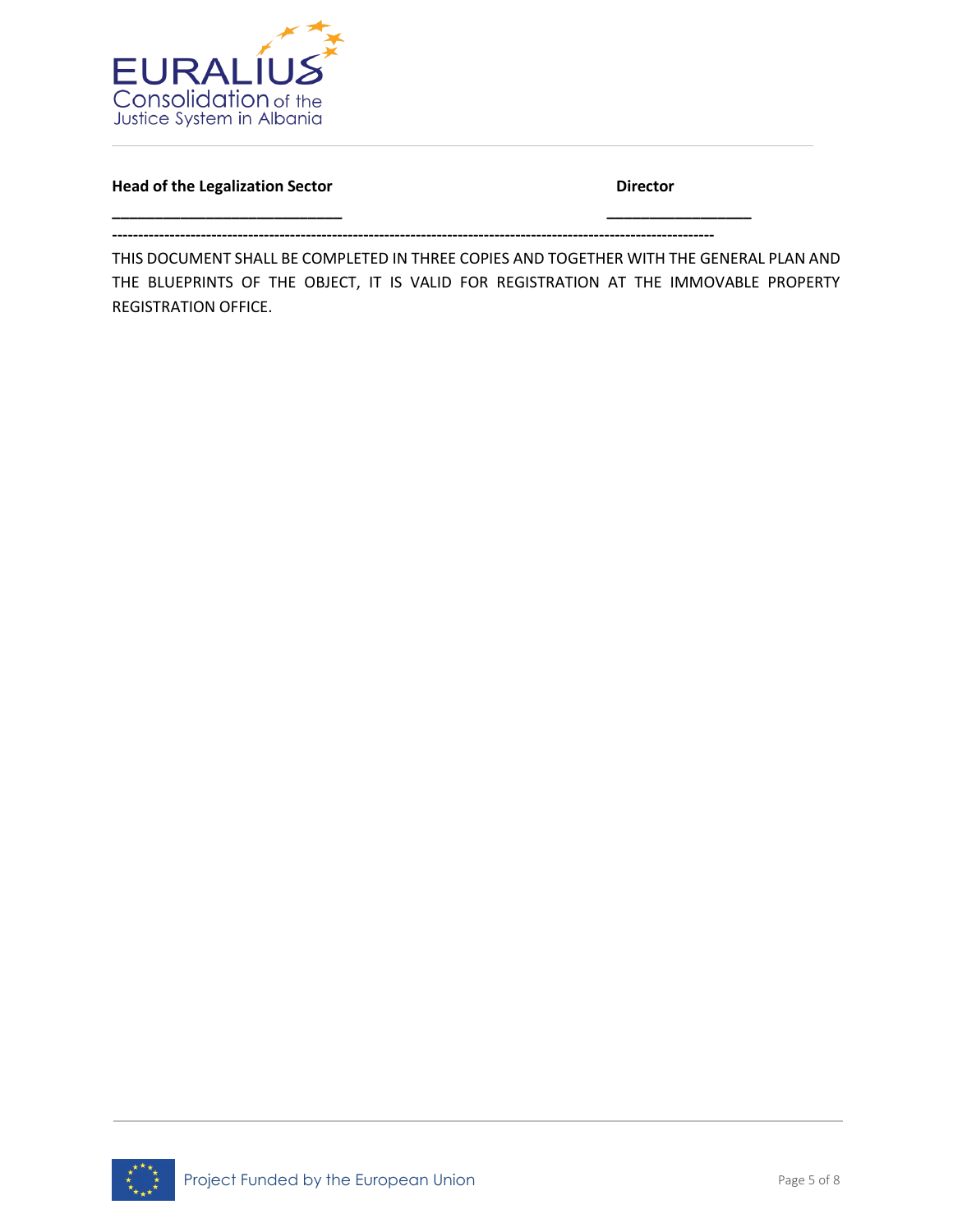

#### **DECISION No. 954, dated 25.11.2015**

#### **ON THE STIPULATION OF THE CRITERIA, THE PROCEDURES AND THE FORM OF LEGALIZATION PERMIT**

Pursuant to article 100 of the constitution and article 28 of law no. 9482, dated 3.4.2006, "On the legalization, urbanization and integration of the illegal constructions", as amended, upon the proposal of the Minister of Urban Development, the Council of Ministers

DECIDED:

- 1. The legalization permission shall be approved for the informal construction, which is qualified for legalization, in compliance with the stipulations of decision no. 280, dated 1.4.2015, of the Council of Ministers "On the stipulation of the criteria, procedures and documentation applicable for the qualification of the illegal constructions, side extensions/extensions on the height in the legal constructions".
- 2. The subordinate directorate of ALUIZNI shall approve the legalization permit within 30 (thirty) days from the moment of the qualification of the informal construction (date of the decision of the qualification).
- 2/1. (*Amended with Decision No. 660, dated 21/09/2016*) The legalization permission shall be approved after the documentation of certification for the liquidation of the tax for the impact on infrastructure shall be administered only if this tax is calculated by ALUIZNI and is paid before Law No. 50/2014 enters into force. For the other cases, this documentation shall be administered by the local governance unit according to the stipulations of article 23, of law no. 9482, dated 3.4.2006 and its absence does not prevent the adoption of the legalization permission.
- 2/2. (*Amended with Decision No. 660, dated 21/09/2016*) The ownership documentation of the construction land or of the existing construction, for the illegal extensions, shall be administered before the approval of the legalization permit only if the subject possesses it according to the stipulations of articles 27, letter "d" and 28 of law no. 9482, dated 3.4.2006 "On legalization, urbanization and integration of illegal constructions", as amended. The lack of this documentation does not prevent the adoption of the legalization permit.

The same rule is valid even for the documentation provided for in letter "ë" of article 27 of law no. 9482, dated 3.4.2006, as amended.

- 3. The legalization permit shall be approved for the beneficiary subject, who accordingly is the applicant for legalization and/or the person whose rights on the illegal construction have been recognized through:
	- a) The legal-civil actions (contract on the transfer of the right to legalize the construction), inheritance or through the applicant's statement for the recognition of the rights on construction;
	- b) The final court decision.

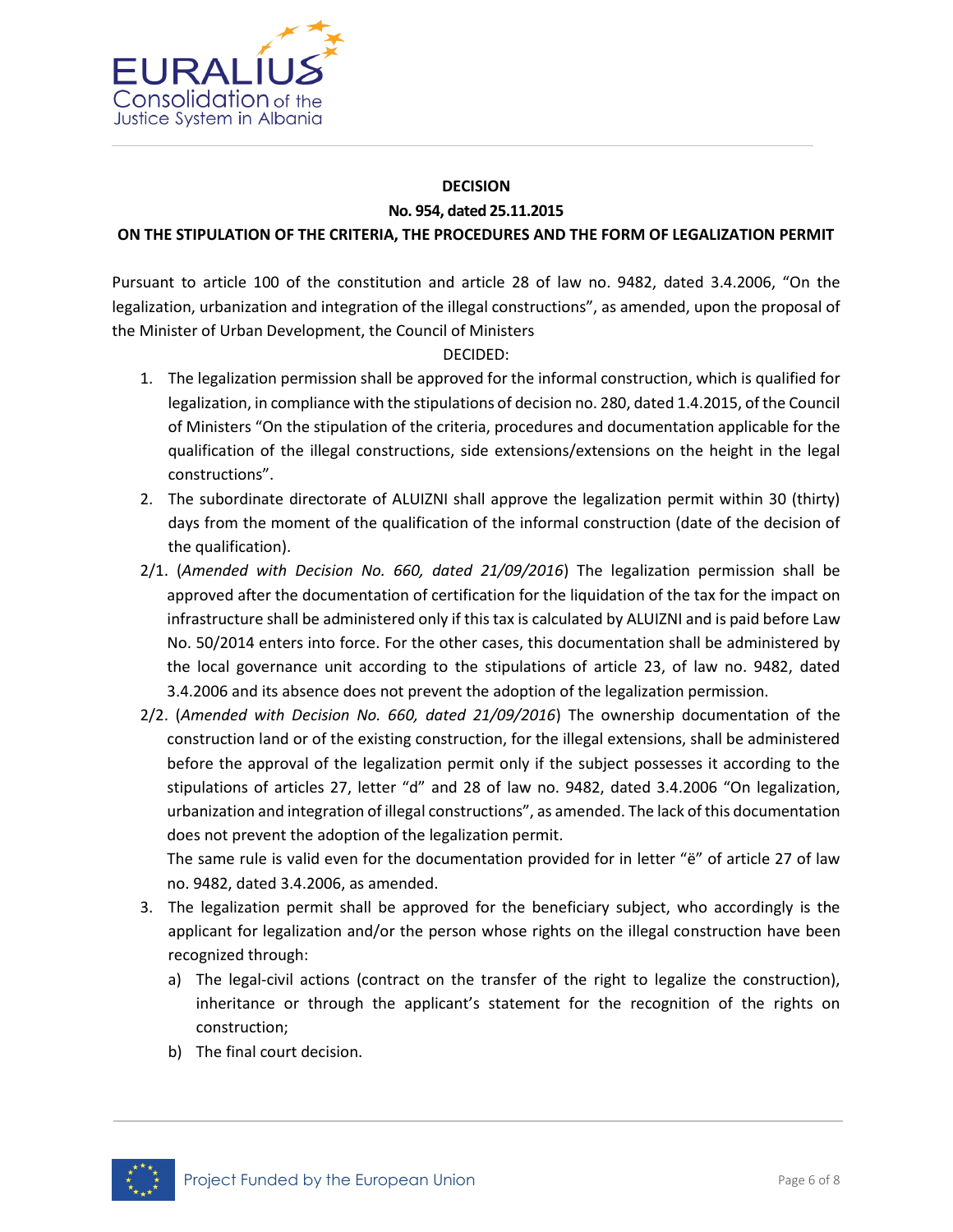

The documentation, according to letter "a" shall be submitted by the subjects before the finalization of the administrative procedures of the approval of the legalization permit.

- 4. With regard to the informal extensions, when the main construction (the legal construction) is alienated or when it is not in the ownership of the applicant for legalization, the stipulations of paragraph 11 of decision no. 280, dated 1.4.2015 of the Council of Ministers "On the stipulation of the criteria, procedures and the documentation applicable for the qualification of the illegal permits, side extensions and/or in the height, in the legal constructions" shall be applied for the approval of the legalization permit.
- 5. Within 10 (ten) days from the approval date, the legalization permit, accompanied with the technical documentation, shall be submitted or sent via mail to the beneficiary subject.
- 6. With regard to the informal constructions, which are subject to the transfer of the right of ownership, the privatization permit shall be approved before the examination of these procedures and shall be submitted to the beneficiary subject, together with the accompanying documentation.
- 7. The time limits and the procedures, pursuant to paragraph 6, shall be regulated with the decision of the Council of Ministers, in compliance with letter "d" of paragraph 1 article 17 of law no. 9482, dated 3.4.2006 "On legalization, urbanization and integration of the illegal constructions", as amended.
- 8. The suspension of the administrative procedures and of the approval of the legalization permit shall be carried out only in the cases when:
	- a) the conditions of article 26 of law no. 9482, dated 3.4.2006 "On legalization, urbanization and integration of illegal constructions", as amended, are met for the informal constructions and the side/in-the-height extensions, for those judicial reviews whose object are the disputes on the ownership right on the construction/extension itself or on the construction plot of land;
	- b) the conditions of article 40, law no. 9482, dated 3.4.2006 shall be fulfilled for the side/in-the height extensions, when the security measure of attachment is rendered by the court, in the framework of the review of the disputes between the applying subjects and the owner of the private or boundary construction land.
- 9. The list of the subjects benefiting from the legalization permits, accompanied with the data of the properties (address, cadastral zone, property number) is displayed in the premises of ALUIZNI and at the local governance unit and is published on:
	- a) (*Added with Decision No. 660, dated 21/09/2016*).
	- b) The official webpage of ALUIZNI.
- 10. The interested subjects, in compliance with the time limits stipulated in the provision of the Code of Administrative Procedures, are entitled to file an administrative appeal for the legalization permit or when the ALUIZNI directorate does not approve it within the time limit stipulated in this decision, in the General Directorate of ALUIZNI.
- 11. (*Amended with Decision no. 164, dated 02/03/2016*) In the cases when there is a conflict of interest, according to the meaning of law no. 9367, dated 7.4.2005 "On the prevention of the